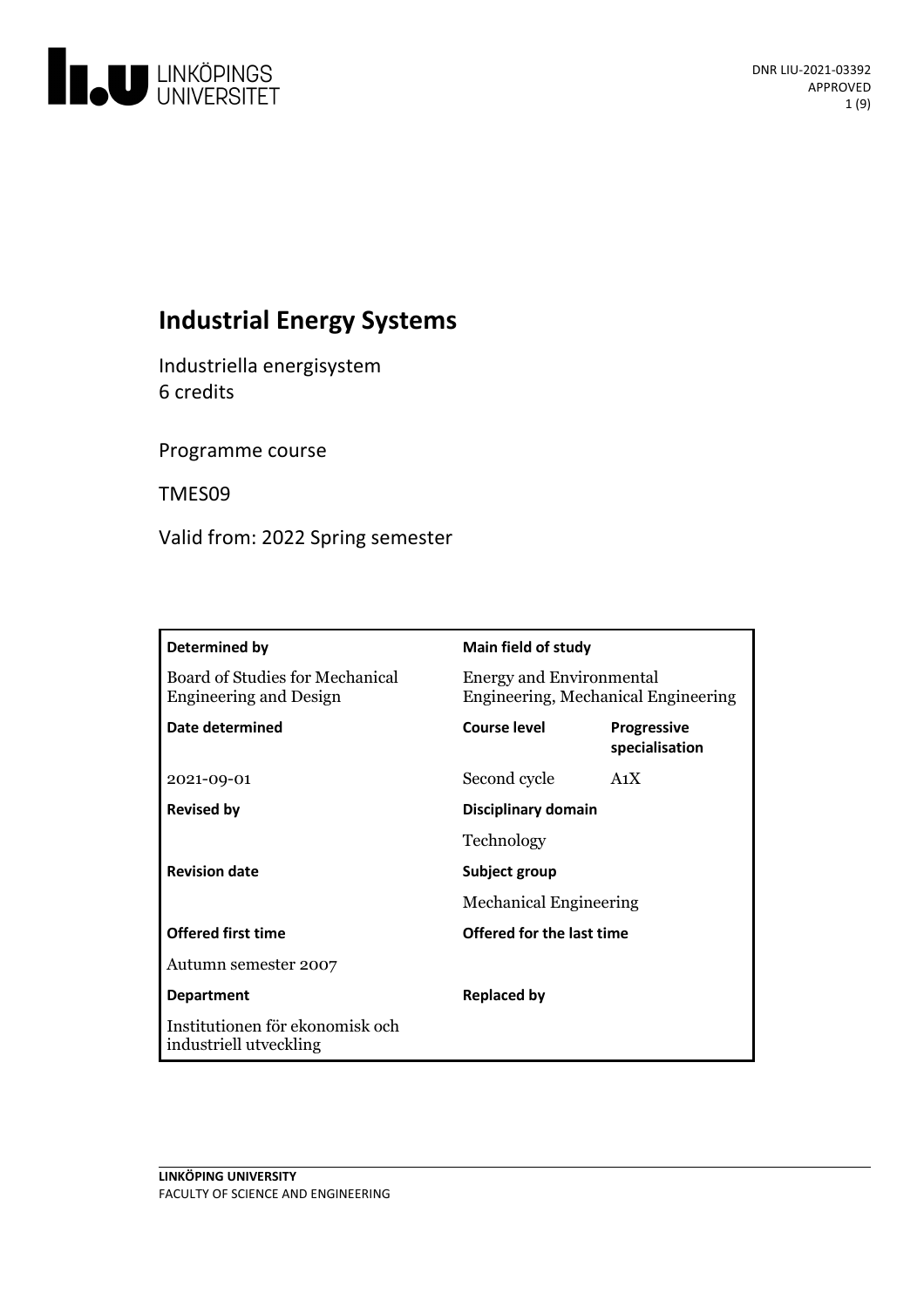# Specific information

May not be included in the same degree as TMES17, TMES21 or TMES31.

# Course offered for

- Master of Science in Applied Physics and Electrical Engineering
- Master of Science in Applied Physics and Electrical Engineering International
- Master of Science in Design and Product Development
- Master of Science in Industrial Engineering and Management
- Master of Science in Industrial Engineering and Management International

## **Prerequisites**

Courses in fluid mechanics and heat transfer

## Intended learning outcomes

The overall aim of the course is to provide a systems perspective on energy supply and energy demand in different types of industrial systems with focus on energy efficiency. After completion of the course the student is able to:

- Describe, explain and illustrate overall structure and development of industrial energy use and the influence on its environment
- Describe and discuss the function of different industrial processes and their energy use
- Describe and critically use unit process categorization of energy demand
- Critically review and carry out industrial energy audits
- Describe and reflect upon different types of measures and their potentials within industrial energy systems
- Describe and reflect upon systems consequences from measures on the supply and demand side within industrial energy systems

## Course content

Structure, development and environmental consequences of industrial energy use, industrial use within Sweden and globally, analysis and estimations of potentials for energy efficiency measures, unit processes, production and support processes, technology development, energy economizing, energy effectiveness, industrial clusters, energy storage, load management, fuel conversion, energy audits, energy management.

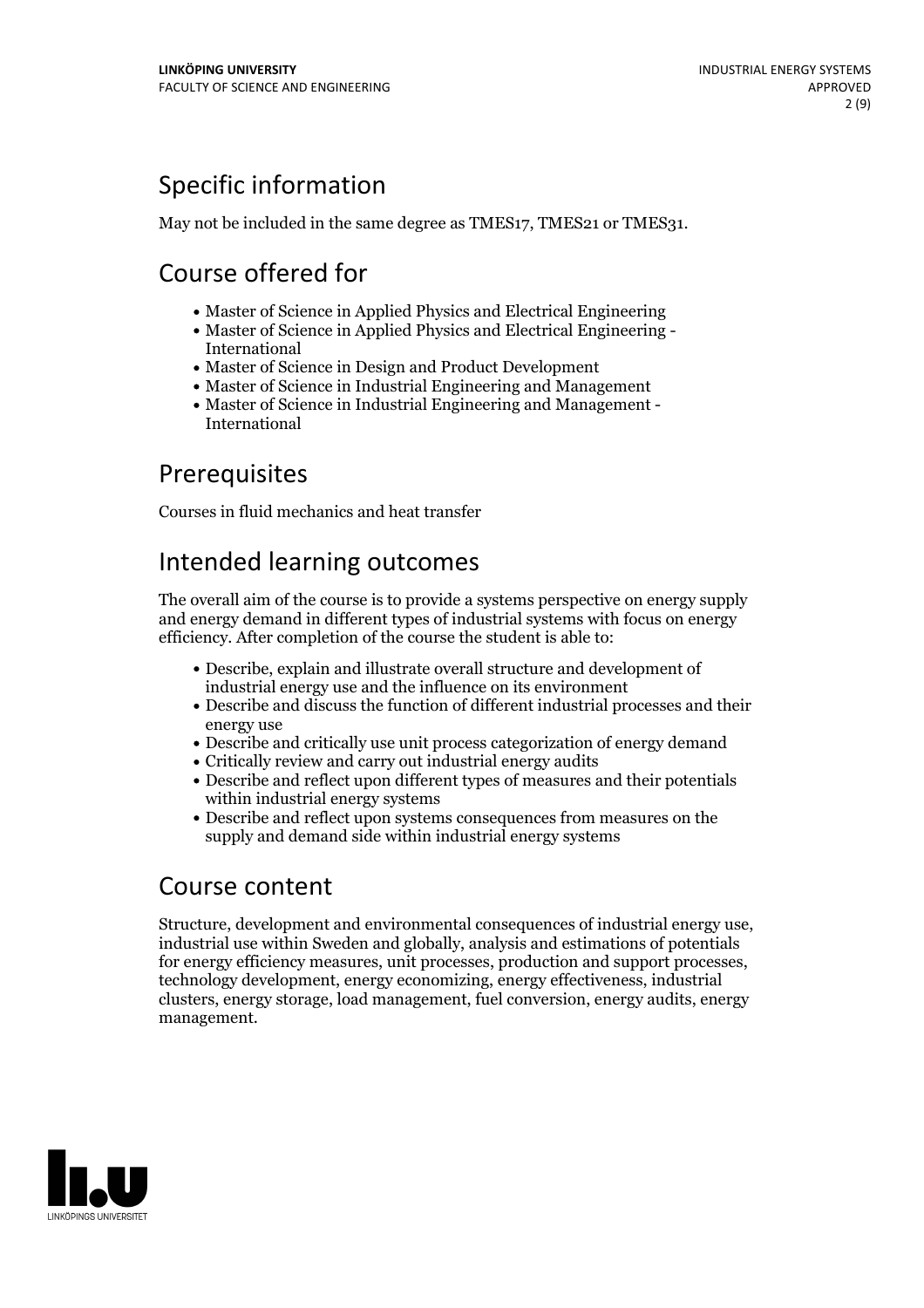# Teaching and working methods

The course is given in the form of tutorials, group work, seminars and computer lab. In connection to some learning moments there are also compulsory tasks.

## Examination

| UPG2 | <b>Seminars</b>     | 1 credits   | U.G        |
|------|---------------------|-------------|------------|
| UPG1 | Project             | 1.5 credits | U.G        |
| TEN3 | Written examination | 3.5 credits | U, 3, 4, 5 |

## Grades

Four-grade scale, LiU, U, 3, 4, 5

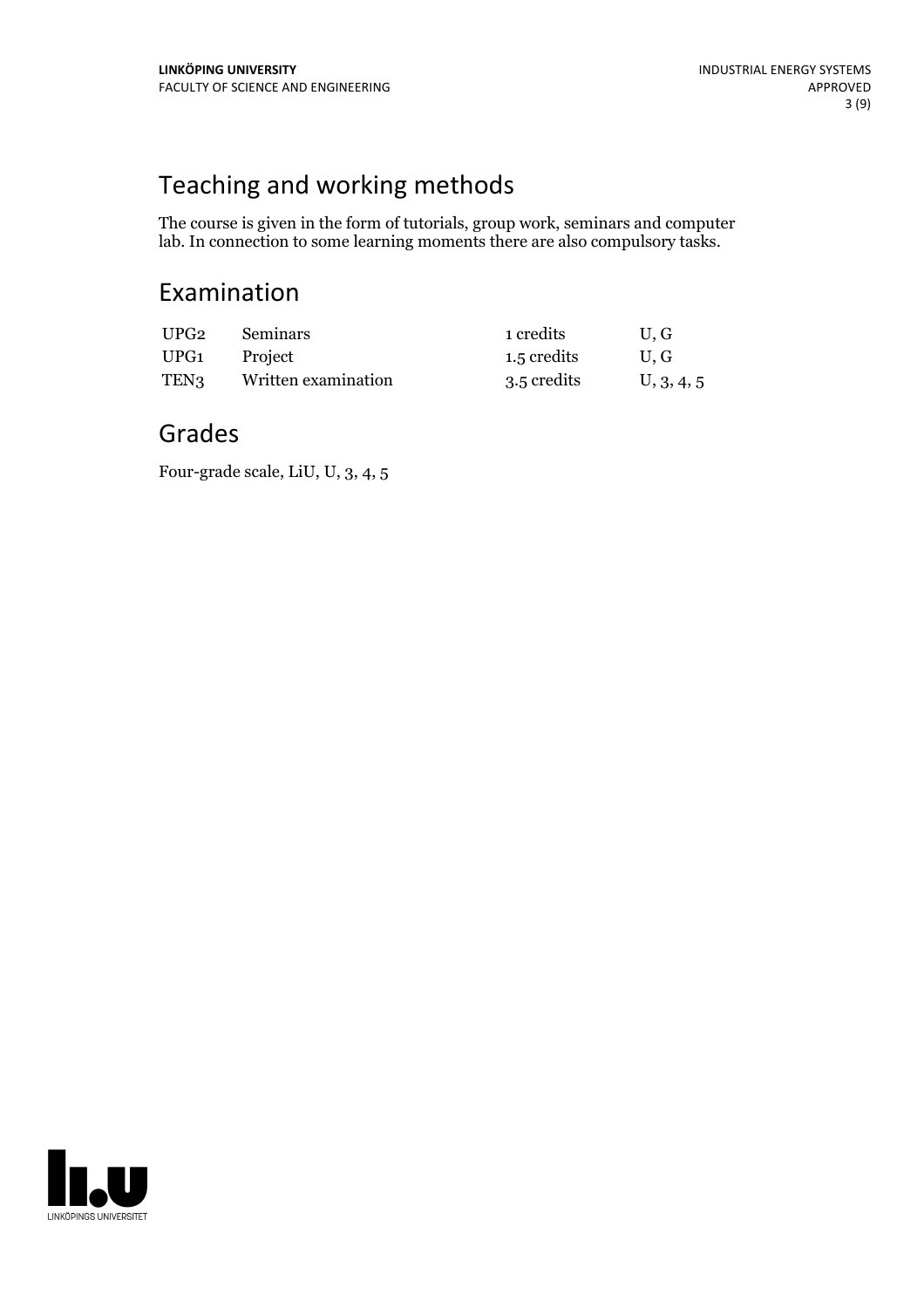## Other information

#### **Supplementarycourses:**

Analysis and Modelling of Industrial Energy Systems, Building Energy Systems, Strategic Development of Sustainable Energy Systems, International Energy Markets.

### **About teaching and examination language**

The teaching language is presented in the Overview tab for each course. The examination language relates to the teaching language as follows:

- If teaching language is "Swedish", the course as a whole could be given in Swedish, or partly in English. Examination language is Swedish, but parts
- of the examination can be in English. If teaching language is "English", the course as <sup>a</sup> whole is taught in English. Examination language is English. If teaching language is "Swedish/English", the course as <sup>a</sup> whole will be
- taught in English if students without prior knowledge of the Swedish language participate. Examination language is Swedish or English depending on teaching language.

### **Other**

The course is conducted in a manner where both men's and women's experience and knowledge are made visible and developed.

The planning and implementation of a course should correspond to the course syllabus. The course evaluation should therefore be conducted with the course syllabus as a starting point.

If special circumstances prevail, the vice-chancellor may in a special decision specify the preconditions for temporary deviations from this course syllabus, and delegate the right to take such decisions.

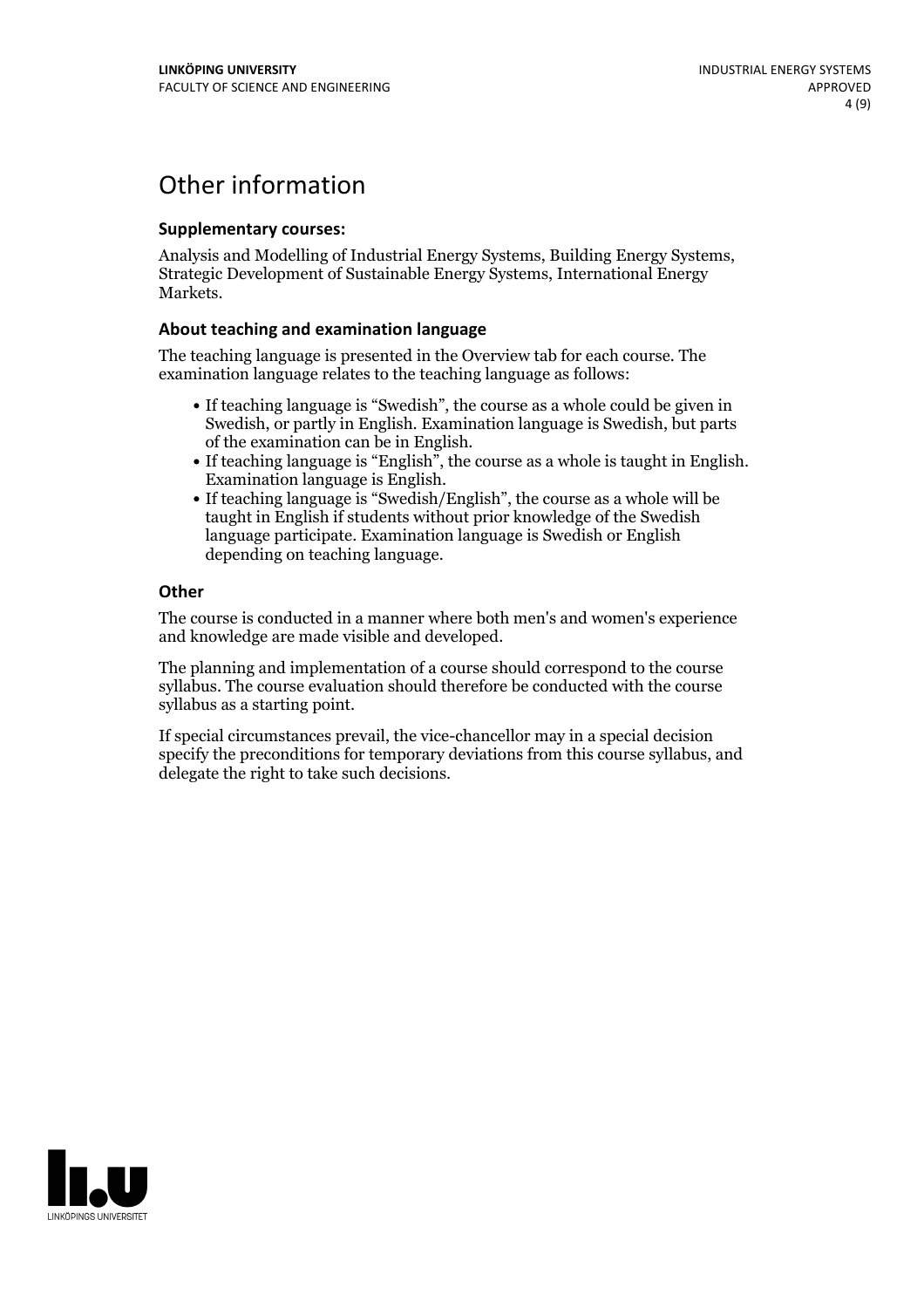## **Common rules**

## Course syllabus

A syllabus must be established for each course. The syllabus specifies the aim and contents of the course, and the prior knowledge that a student must have in order to be able to benefit from the course.

## Timetabling

Courses are timetabled after a decision has been made for this course concerning its assignment to a timetable module.

## Interruption in and deregistration from a course

The LiU decision, Guidelines concerning confirmation of participation in education (Dnr LiU-2020-02256), states that interruptions in study are to be recorded in Ladok. Thus, all students who do not participate in a course for which they have registered must record the interruption, such that the registration on the course can be removed. Deregistration from or interrupting a course is carried out using <sup>a</sup> web-based form: https://www.lith.liu.se/for- [studenter/kurskomplettering?l=en.](https://www.lith.liu.se/for-studenter/kurskomplettering?l=en)

## Cancelled courses and changes to the course syllabus

Courses with few participants (fewer than 10) may be cancelled or organised in a manner that differs from that stated in the course syllabus. The Dean is to deliberate and decide whether a course is to be cancelled or changed from the course syllabus.

## Guidelines relating to examinations and examiners

For details, see Guidelines for education and examination for first-cycle and second-cycle education at Linköping University, Dnr LiU-2020-04501 [\(http://styrdokument.liu.se/Regelsamling/VisaBeslut/917592\)](http://styrdokument.liu.se/Regelsamling/VisaBeslut/917592).

An examiner must be employed as a teacher at LiU according to the LiU Regulations for Appointments, Dnr LiU-2021-01204 [\(https://styrdokument.liu.se/Regelsamling/VisaBeslut/622784](https://styrdokument.liu.se/Regelsamling/VisaBeslut/622784)). For courses in second-cycle, the following teachers can be appointed as examiner: Professor (including Adjunct and Visiting Professor), Associate Professor (including Adjunct), Senior Lecturer (including Adjunct and Visiting Senior Lecturer), Research Fellow, or Postdoc. For courses in first-cycle, Assistant Lecturer (including Adjunct and Visiting Assistant Lecturer) can also be appointed as examiner in addition to those listed for second-cycle courses. In exceptional cases, a Part-time Lecturer can also be appointed as an examiner at both first- and second cycle, see Delegation of authority for the Board of Faculty of Science and Engineering.

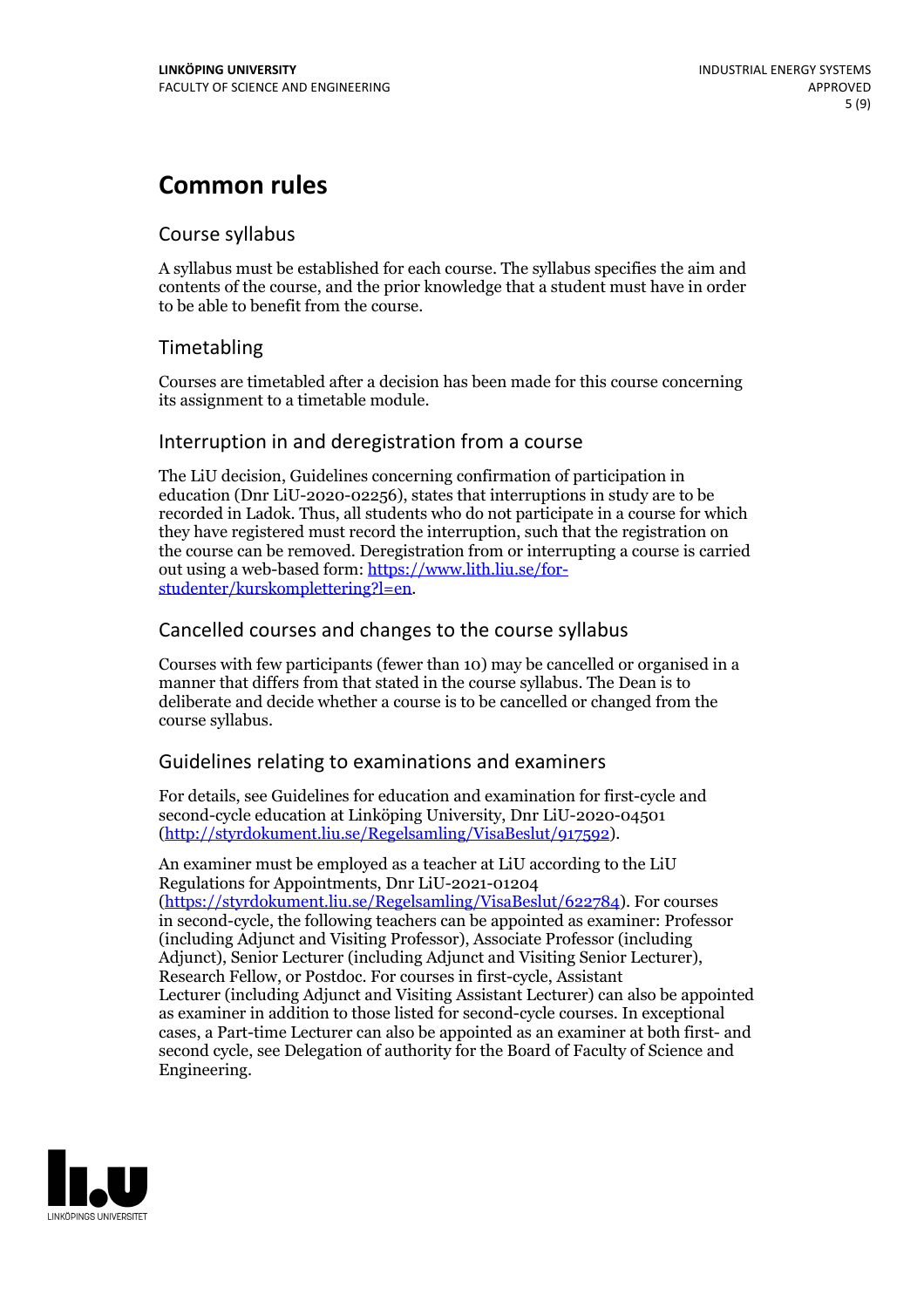## Forms of examination

#### **Principles for examination**

Written and oral examinations and digital and computer-based examinations are held at least three times a year: once immediately after the end of the course, once in August, and once (usually) in one of the re-examination periods. Examinations held at other times are to follow a decision of the faculty programme board.

Principles for examination scheduling for courses that follow the study periods:

- courses given in VT1 are examined for the first time in March, with re-examination in June and August
- courses given in VT2 are examined for the first time in May, with re-examination in August and October
- courses given in HT1 are examined for the first time in October, with re-examination in January and August
- courses given in HT2 are examined for the first time in January, with re-examination in March and in August.

The examination schedule is based on the structure of timetable modules, but there may be deviations from this, mainly in the case of courses that are studied and examined for several programmes and in lower grades (i.e. 1 and 2).

Examinations for courses that the faculty programme board has decided are to be held in alternate years are held three times during the school year in which the course is given according to the principles stated above.

Examinations for courses that are cancelled orrescheduled such that they are not given in one or several years are held three times during the year that immediately follows the course, with examination scheduling that corresponds to the scheduling that was in force before the course was cancelled or rescheduled.

When a course, or a written examination (TEN, DIT, DAT), is given for the last time, the regular examination and two re-examinations will be offered. Thereafter, examinations are phased out by offering three examinations during the following academic year at the same times as the examinations in any substitute course. If there is no substitute course, three examinations will be offered during re- examination periods during the following academic year. Other examination times are decided by the faculty programme board. In all cases above, the examination is also offered one more time during the academic year after the following, unless the faculty programme board decides otherwise. In total, 6 re-examinations are offered, of which 2 are regular re-examinations. In the examination registration system, the examinations given for the penultimate time and the last time are denoted.

If a course is given during several periods of the year (for programmes, or on different occasions for different programmes) the faculty programme board or boards determine together the scheduling and frequency of re-examination occasions.

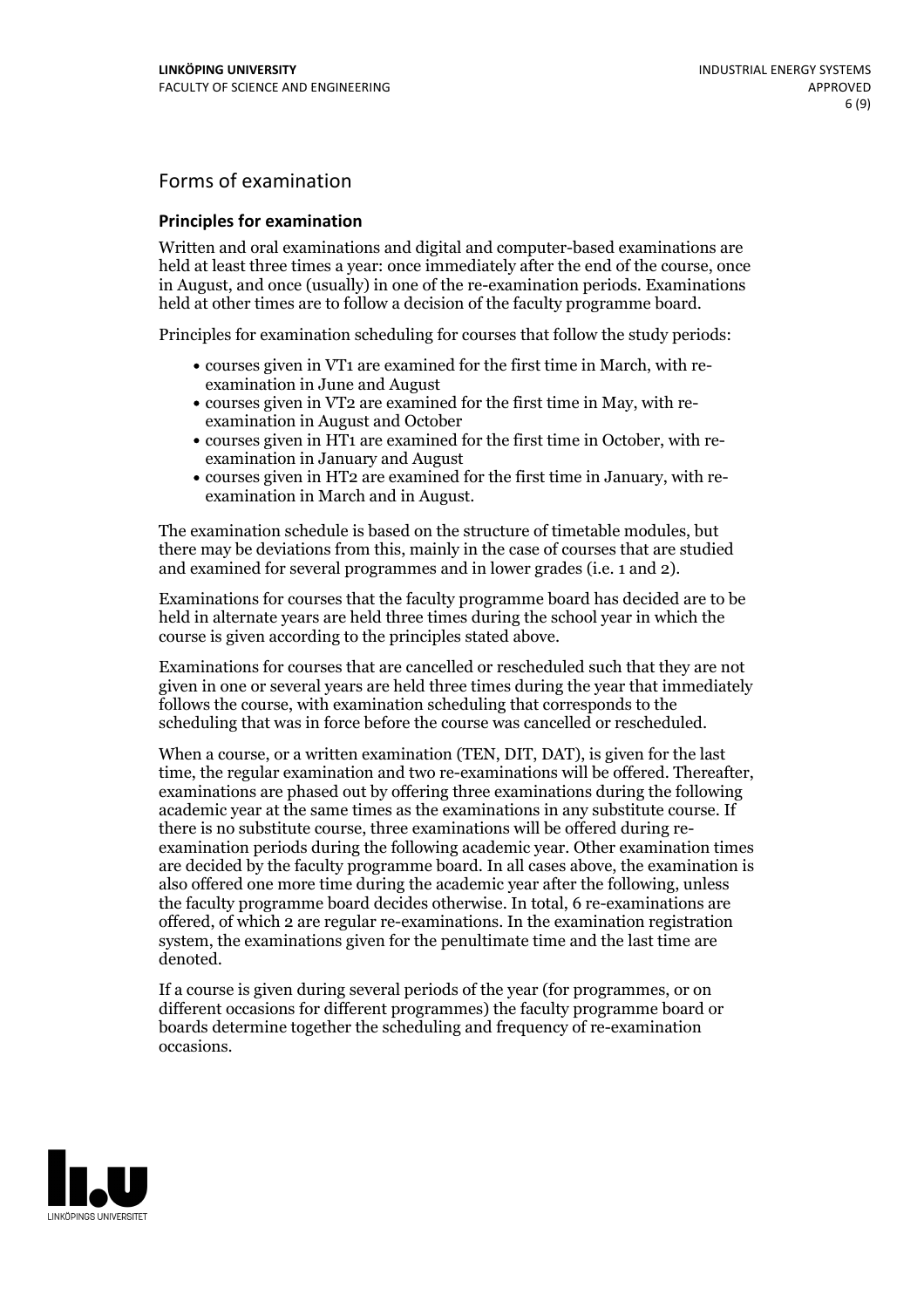### **Retakes of other forms of examination**

Regulations concerning retakes of other forms of examination than written examinations and digital and computer-based examinations are given in the LiU guidelines for examinations and examiners, [http://styrdokument.liu.se/Regelsamling/VisaBeslut/917592.](http://styrdokument.liu.se/Regelsamling/VisaBeslut/917592)

#### **Course closure**

For Decision on Routines for Administration of the Discontinuation of Educational Programs, Freestanding Courses and Courses in Programs, see DNR LiU-2021-04782. After a decision on closure and after the end of the discontinuation period, the students are referred to a replacement course (or similar) according to information in the course syllabus or programme syllabus. If a student has passed some part/parts of a closed program course but not all, and there is an at least partially replacing course, an assessment of crediting can be made. Any crediting of course components is made by the examiner.

### **Registration for examination**

In order to take an written, digital or computer-based examination, registration in advance is mandatory, see decision in the university's rule book [https://styrdokument.liu.se/Regelsamling/VisaBeslut/622682.](https://styrdokument.liu.se/Regelsamling/VisaBeslut/622682) An unregistered student can thus not be offered a place. The registration is done at the Student Portal or in the LiU-app during the registration period. The registration period opens 30 days before the date of the examination and closes 10 days before the date of the examination. Candidates are informed of the location of the examination by email, four days in advance.

### **Code of conduct for students during examinations**

Details are given in a decision in the university's rule book: <http://styrdokument.liu.se/Regelsamling/VisaBeslut/622682>.

#### **Retakes for higher grade**

Students at the Institute of Technology at LiU have the right to retake written examinations and digital and computer-based examinations in an attempt to achieve a higher grade. This is valid for all examination components with code "TEN", "DIT" and "DAT". The same right may not be exercised for other examination components, unless otherwise specified in the course syllabus.

A retake is not possible on courses that are included in an issued degree diploma.

#### **Grades**

The grades that are preferably to be used are Fail (U), Pass (3), Pass not without distinction  $(4)$  and Pass with distinction  $(5)$ .

- Grades U, 3, 4, 5 are to be awarded for courses that have written or digital examinations.<br>• Grades Fail (U) and Pass (G) may be awarded for courses with a large
- degree of practical components such as laboratory work, project work and

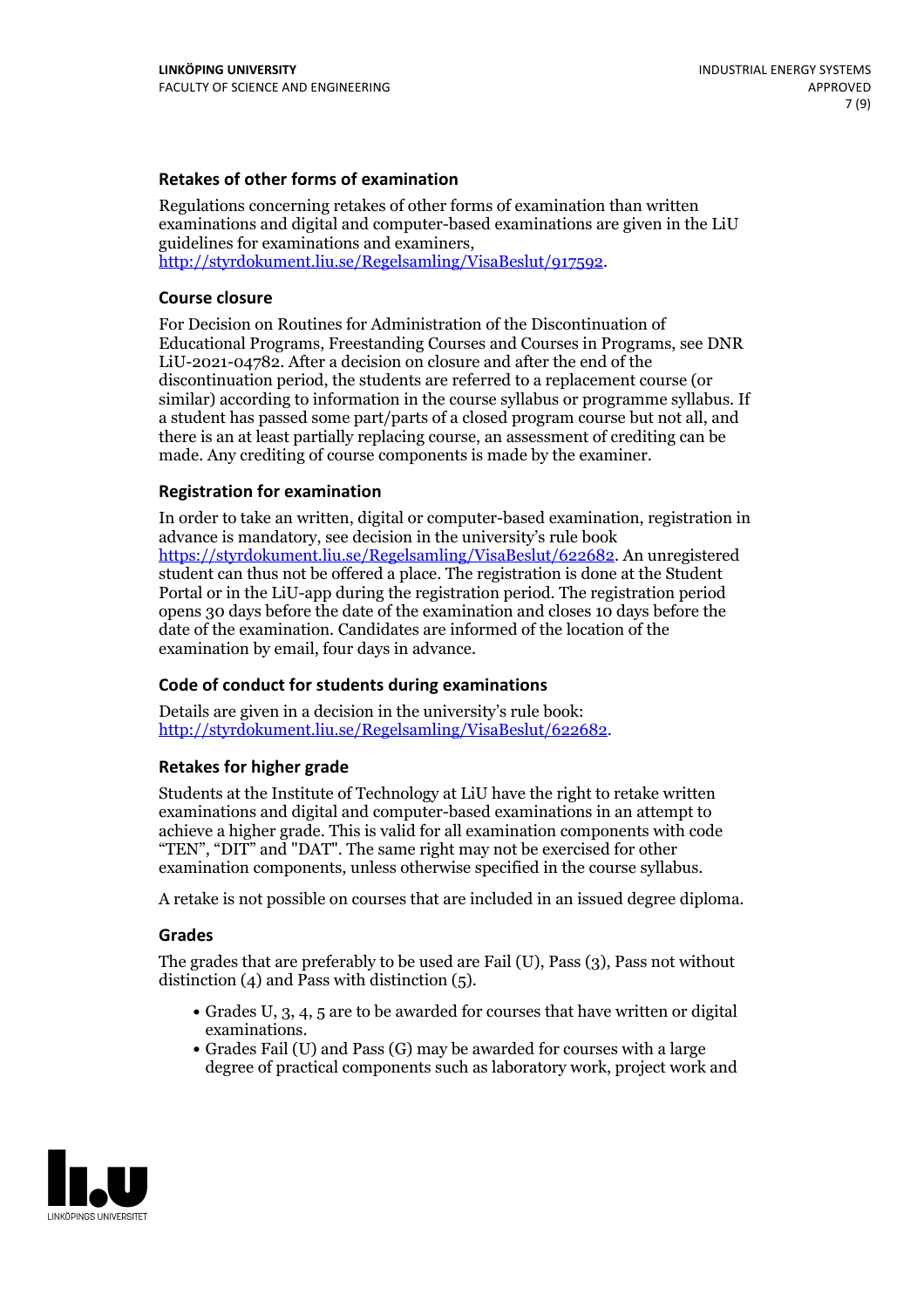group work.<br>• Grades Fail (U) and Pass (G) are to be used for degree projects and other independent work.

### **Examination components**

The following examination components and associated module codes are used at the Faculty of Science and Engineering:

- Grades U, 3, 4, 5 are to be awarded for written examinations (TEN) and
- digital examinations (DIT).<br>• Examination components for which the grades Fail (U) and Pass (G) may be awarded are laboratory work (LAB), project work (PRA), preparatory written examination (KTR), digital preparatory written examination (DIK), oral examination (MUN), computer-based examination (DAT), home
- assignment (HEM), and assignment (UPG).<br>• Students receive grades either Fail (U) or Pass (G) for other examination components in which the examination criteria are satisfied principally through active attendance such as tutorial group (BAS) or examination item
- (MOM).<br>• Grades Fail (U) and Pass (G) are to be used for the examination components Opposition (OPPO) and Attendance at thesis presentation (AUSK) (i.e. part of the degree project).

In general, the following applies:

- 
- Mandatory course components must be scored and given <sup>a</sup> module code. Examination components that are not scored, cannot be mandatory. Hence, it is voluntary to participate in these examinations, and the voluntariness must be clearly stated. Additionally, if there are any associated conditions to
- the examination component, these must be clearly stated as well.<br>• For courses with more than one examination component with grades U,3,4,5, it shall be clearly stated how the final grade is weighted.

For mandatory components, the following applies (in accordance with the LiU Guidelines for education and examination for first-cycle and second-cycle education at Linköping University,<br>[http://styrdokument.liu.se/Regelsamling/VisaBeslut/917592\)](http://styrdokument.liu.se/Regelsamling/VisaBeslut/917592):

If special circumstances prevail, and if it is possible with consideration of the nature of the compulsory component, the examiner may decide to replace the compulsory component with another equivalent component.

For possibilities to alternative forms of examinations, the following applies (in accordance with the LiU Guidelines for education and examination for first-cycle [http://styrdokument.liu.se/Regelsamling/VisaBeslut/917592\)](http://styrdokument.liu.se/Regelsamling/VisaBeslut/917592):

If the LiU coordinator for students with disabilities has granted a student the right to an adapted examination for a written examination in an examination hall, the student has the right to it.